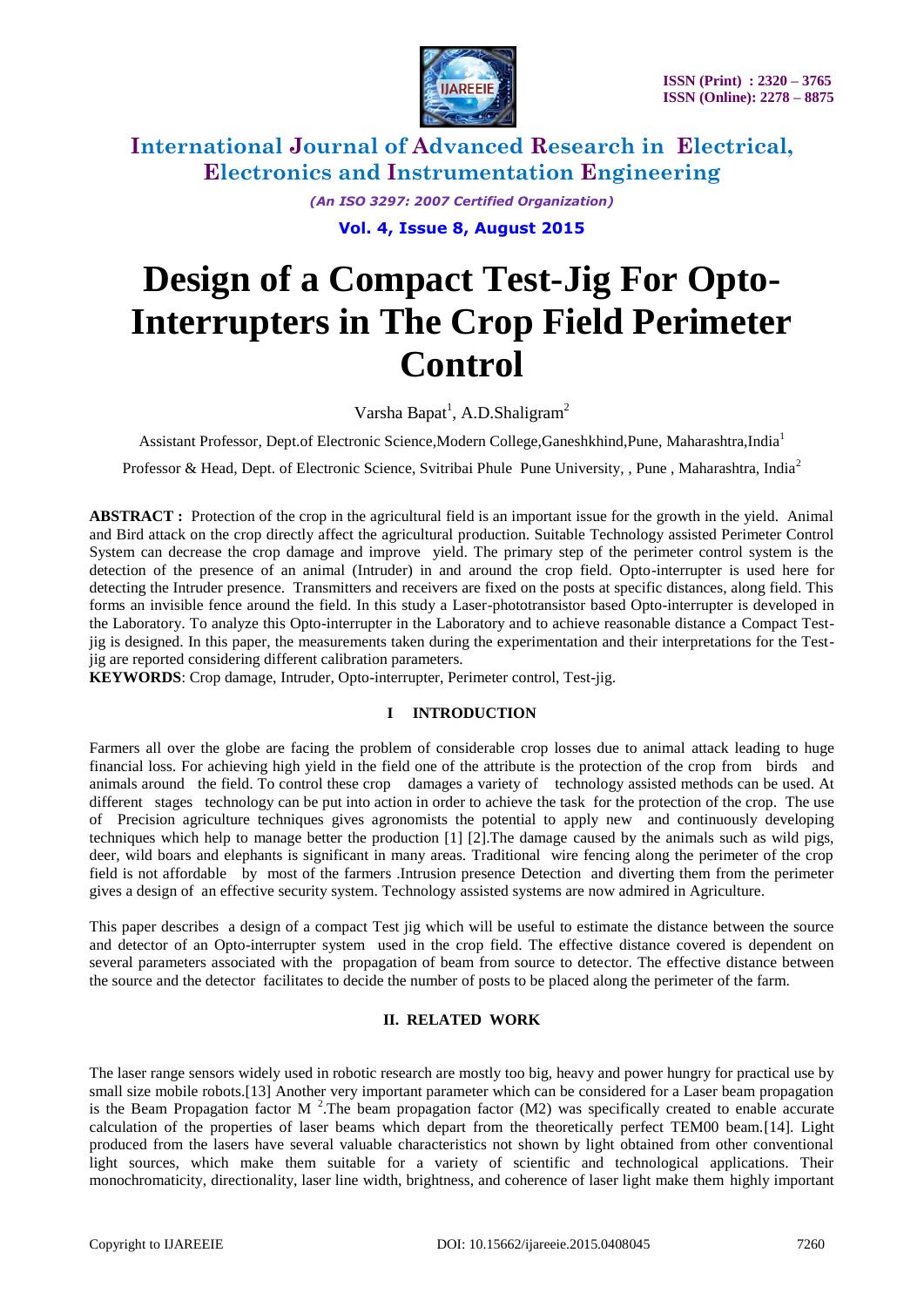

*(An ISO 3297: 2007 Certified Organization)*

## **Vol. 4, Issue 8, August 2015**

for various materials processing and characterization applications. In practice, every laser system has some angle of divergence, which increases the spot size of laser beam and reduces its brightness. [15]

### **III PROBLEM STATEMENT**

For the detection of existence of an Intruder in the crop field an appropriate Perimeter Control system is required. If a Crop field area of one Hector (100m  $\times$  100m) is considered as shown in the Fig 1. Then it is essential here that the distance covered by the signal to establish a communication link must be 100m or else there should be several posts with source and detector pair at certain distances along the perimeter which will cover the boundary around the field and detect the existence of an Intruder. It is difficult to test the source –detector module in the field directly for the estimation of the range in such a large field area. So in order to extend the range and to determine the effective distance between the source and the detector within the laboratory this Compact Test –jig is developed.



 **Fig 1. Crop field area surrounded by sensor posts**

In this study Opto-interrupters are been used to form an invisible fence around the perimeter of the crop field. Using minimum number of Opto-interrupters maximum crop area should be covered. To achieve this the distance between the source and the detector should be optimized in order to establish a communication link. A Compact Test jig is designed for Source to detector distance estimation in the Opto-interrupter. In this paper, analysis of the Compact Testjig is done so as to estimate the effective distance with an appropriate correction factor.

### **IV . EXPERIMENTAL SET-UP AND THEORETICAL CONSIDERATIONS**

In this study a Compact Test-jig is designed to estimate the effective distance between the source and the detector. This Compact Test-jig includes a Laser source and a photo-transistor used as an Opto-interrupter. Two plane mirrors are placed in front of each other. As shown in Fig 2. the Laser source is placed at one end of the mirror arrangement in such a way that the Light ray goes through multiple reflections through the mirror arrangement.



**Fig 2. Arrangement of the Test-jig**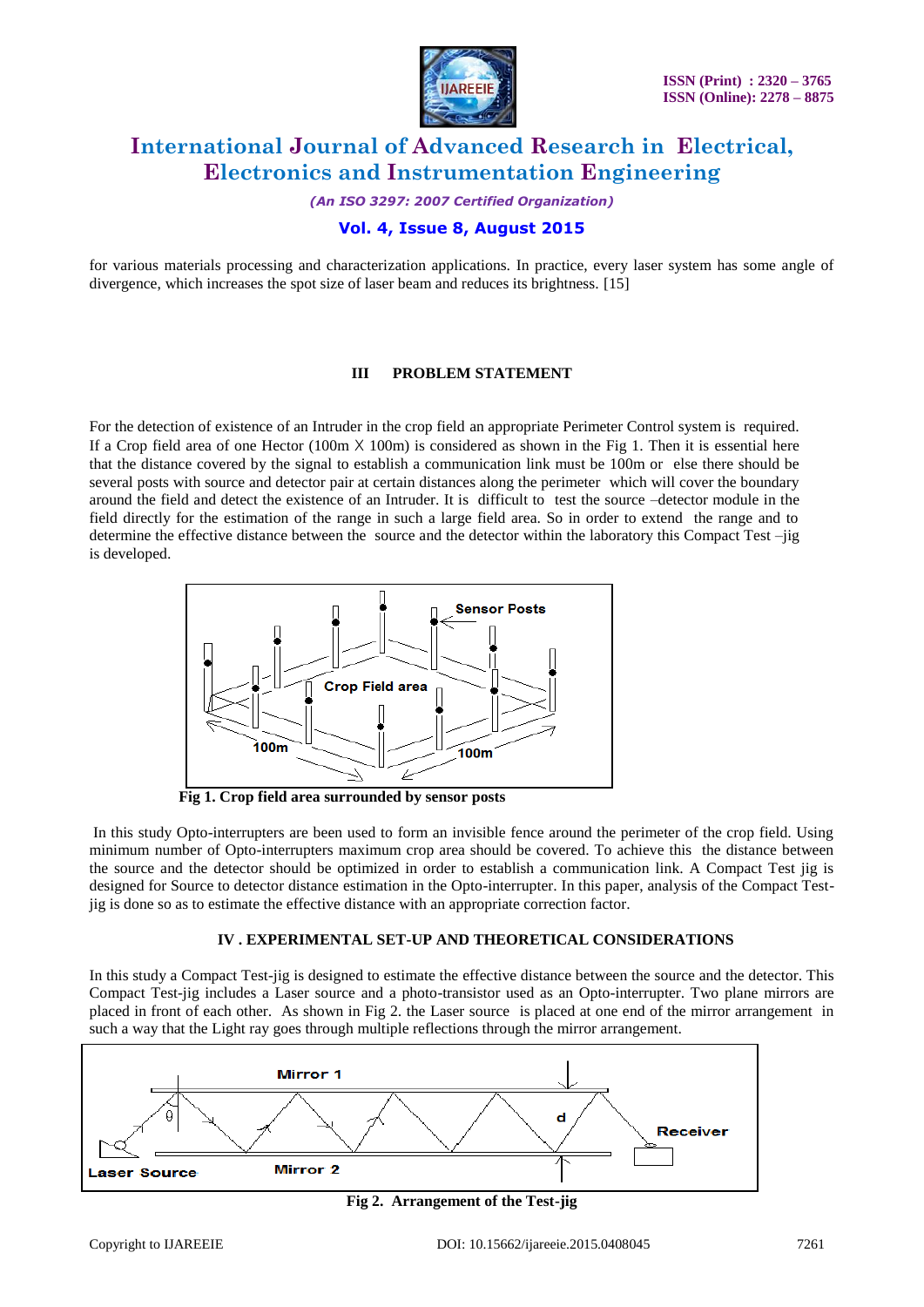

*(An ISO 3297: 2007 Certified Organization)*

# **Vol. 4, Issue 8, August 2015**

The effective distance covered between the Source and the detector to establish a communication link is dependent on the angle of incidence , distance between the two mirrors and their placements, type of the light source etc. The equation for the effective distance covered can be stated as follows:



Where L : Effective Distance

- N : Number of reflections
- d : distance between the two mirrors
- θ : Incident angle



 **Fig 3 Experimental arrangement for the Test-jig V. RESULT AND DISCUSSIONS**

**Table 1** shows the observations for the compact Test jig with the calculations of the effective distance. Here, the angle of incidence is changed and the distance between the two mirrors were kept constant. The length of the mirror is 1 meter.

| Incidence angle     | <b>Number of Reflections</b> | <b>Effective Distance</b> |
|---------------------|------------------------------|---------------------------|
| $\theta$ in Degrees |                              | in meters.                |
| 30                  |                              | 1.732051                  |
| 20                  |                              | 2.234773                  |
|                     |                              | 2.741652                  |

| Table 1. Observations for Effective distance with d=0.33m |  |  |  |  |  |
|-----------------------------------------------------------|--|--|--|--|--|
|-----------------------------------------------------------|--|--|--|--|--|

In order to evaluate the loss in the intensity due to multiple reflections, experiment was carried out with the He-Ne Laser source. Since the divergence angle of this source is almost zero it is expected that the intensity of the light at the source and that at detector end should be the same. But from the experiment it is clear that there is loss of intensity with every reflection through the mirror. Observations shown in the Table 2 were noted. Fig.4 shows a graph of number of relections versus Intensity shows that at every reflection there is loss of intensity.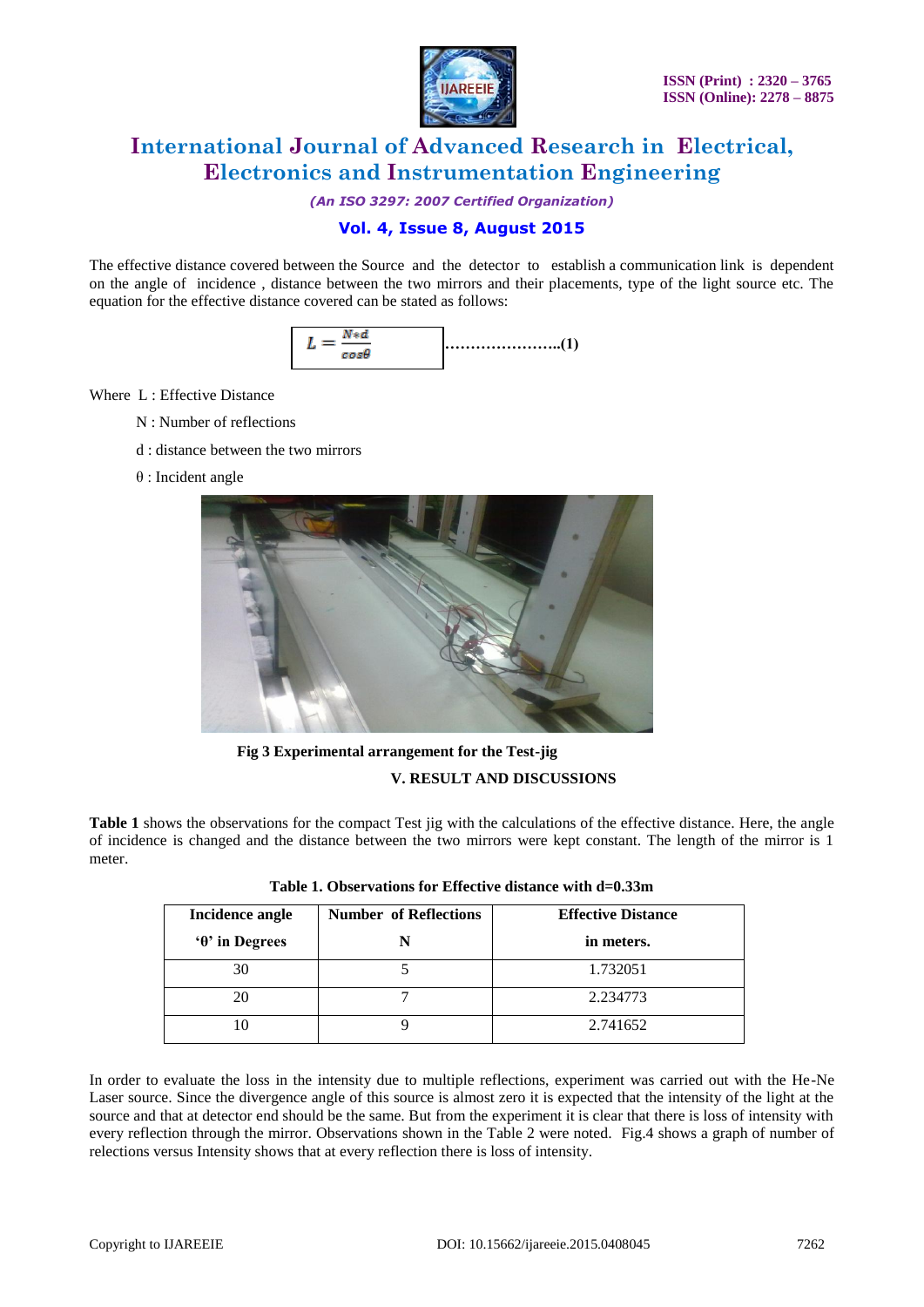

*(An ISO 3297: 2007 Certified Organization)*

# **Vol. 4, Issue 8, August 2015**

**Table 2 Light intensity variation with increase in number of reflections**

| Number of reflections $(N)$ | Intensity $(lux)$ (I) |  |
|-----------------------------|-----------------------|--|
|                             | 1590                  |  |
|                             | 1096                  |  |
|                             | 749                   |  |
|                             | 489                   |  |
|                             | 302                   |  |
|                             | 233                   |  |
|                             |                       |  |



**Fig 4. Graph of Number of reflections Vs Log(I)**

From the experimental set up as in Fig 3. it is noted that as the light ray goes through the mirror, at every reflection it gives rise to a small amount of Intensity loss. It is found that this is due to two parameters associated with the mirror: The Reflection coefficient and the Absorption coefficient of the mirror.

The relation between the Intensity of the Light, number of reflections and the reflection coefficient can be stated as equation (2)

 $Log(I) = Log (Io) + N^* Log(R)$  **……………(2)** 

Where, Io : Initial intensity of the source

- N : Number of reflections
- R : Reflection coefficient

## **VI. ESTIMATION OF CORRECTION FACTOR FOR DIVERGENT SOURCE**

In this study a laser source is used whose divergence is negligible but if the source is a divergent source then there are many other parameters which may reduce the intensity at the detector end. As the light ray propagates through multiple reflections, it is observed that the beam diameter is increased as a effect of divergence. This beam diameter is a also a function of angle of incidence at the source end. Increase in the divergence angle cause reduction in the beam intensity at every reflection. The relation between the beam diameter and beam divergence angle( $\theta$ ) is given as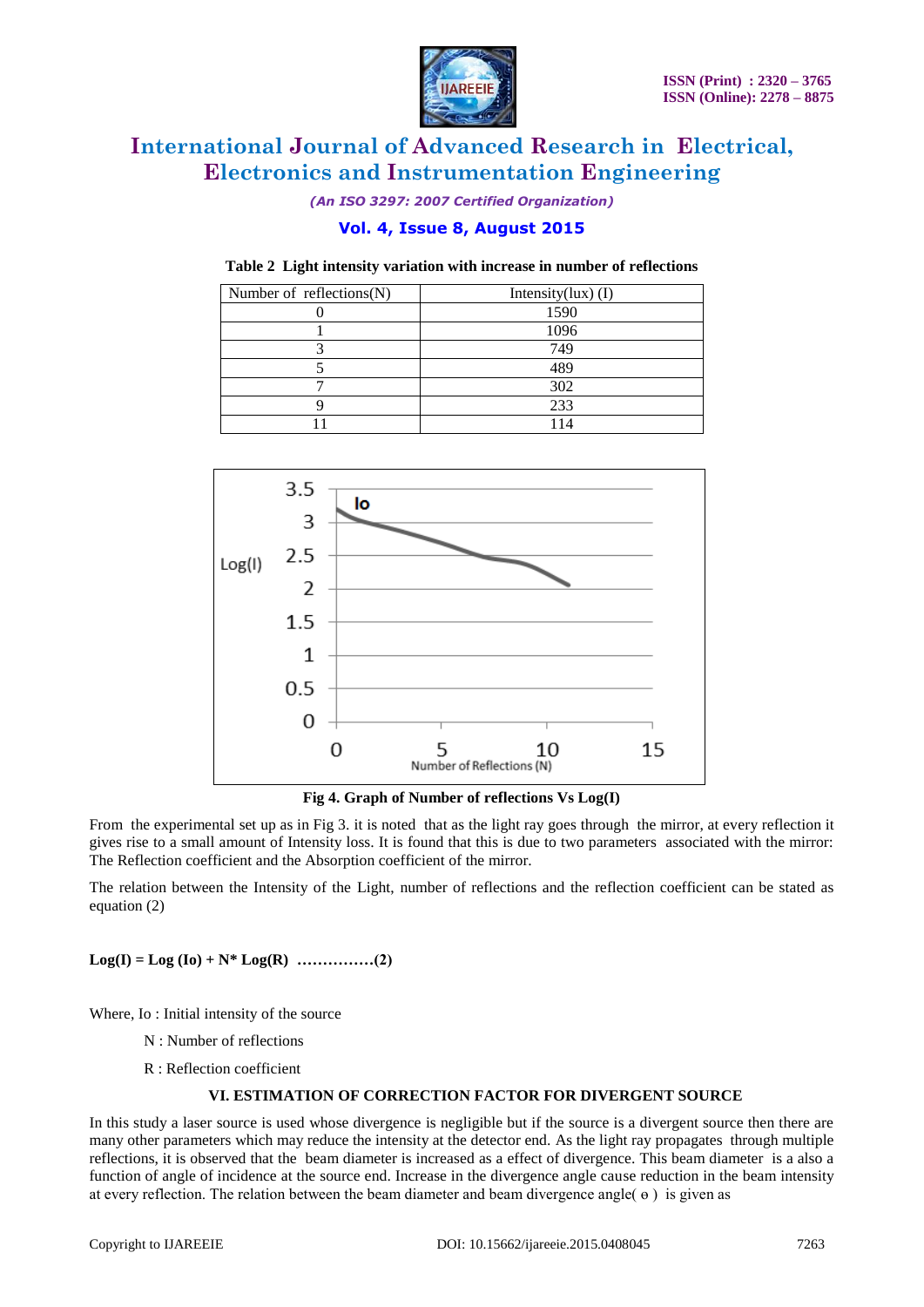

*(An ISO 3297: 2007 Certified Organization)*

# **Vol. 4, Issue 8, August 2015**

**Beam Diameter D = 2L\*tanө …………………(3)**

Thus, when practical aspect of this is considered another parameter which may arise can be the absorption of light at every reflection. So, this absorption can be expressed in terms of Absorption Coefficient (A).

Further the absorption coefficient (A) can be estimated from the analysis as stated.

# **………………(4)**

**Where A= 1- R**

Equation 3 shows that the intensity of the light passing through the two parallel mirrors is a changing with the Reflection and Absorption Coefficient.

Experiments were carried out to determine the reflection and absorption coefficient for this Test-jig. The observations were noted using the Luxmeter. It is observed that using this Test jig we can cover more operational range between the Source and the detector. This effective distance majorly depends on the angle of incidence (number of reflections), distance between the two mirrors. It is also observed that at every reflection there is loss in the light intensity which is due to the reflection and absorption coefficient of the mirror. It can be noted here that the effective operational distance covered by the light signal is actually little more than the calculated value as there is reduction in the intensity due to the reflection and absorption coefficients.

Using the Inverse Square Law here we can estimate the corrected distance as:

$$
I \propto \frac{1}{a^2}
$$
  

$$
N * R = \frac{a^2 - 1}{a^2}
$$
  

$$
\Delta d = \frac{1}{\sqrt{1 - N * R}}
$$
 ......(5)

Equation (5) shows the correction factor which should be added to the calculated distance in order to determine the exact effective distance covered using this Test-jig arrangement. Table 3 shows the estimated distance with the correction factor included in the effective distance.

|  |  |  |  | Table 3 Observations for estimated distance with the correction factor |
|--|--|--|--|------------------------------------------------------------------------|
|--|--|--|--|------------------------------------------------------------------------|

| <b>Distance</b><br>$d'$ in<br><b>Meters</b> | <b>Incidence</b><br>angle<br>$\Theta$ in<br><b>Degrees</b> | Number of<br><b>Reflections</b><br>N | <b>Effective Distance</b><br>in meters. | <b>Estimated Distance</b><br>with correction<br>factor |
|---------------------------------------------|------------------------------------------------------------|--------------------------------------|-----------------------------------------|--------------------------------------------------------|
| 0.3                                         | 30                                                         |                                      | 1.732051                                | 2.0710                                                 |
| 0.3                                         | 20                                                         |                                      | 2.234773                                | 2.7046                                                 |
| 0.3                                         | 10                                                         | Q                                    | 2.741652                                | 3.1462                                                 |

## **VII. CONCLUSION**

Thus, this correction factor will have to be considered here to get the effective distance covered between the source and the detector if there were no losses in the Intensity due to these coefficients. Using proposed setup of the Compact Test-jig one can estimate and evaluate the effective distance covered between the source and the detector for